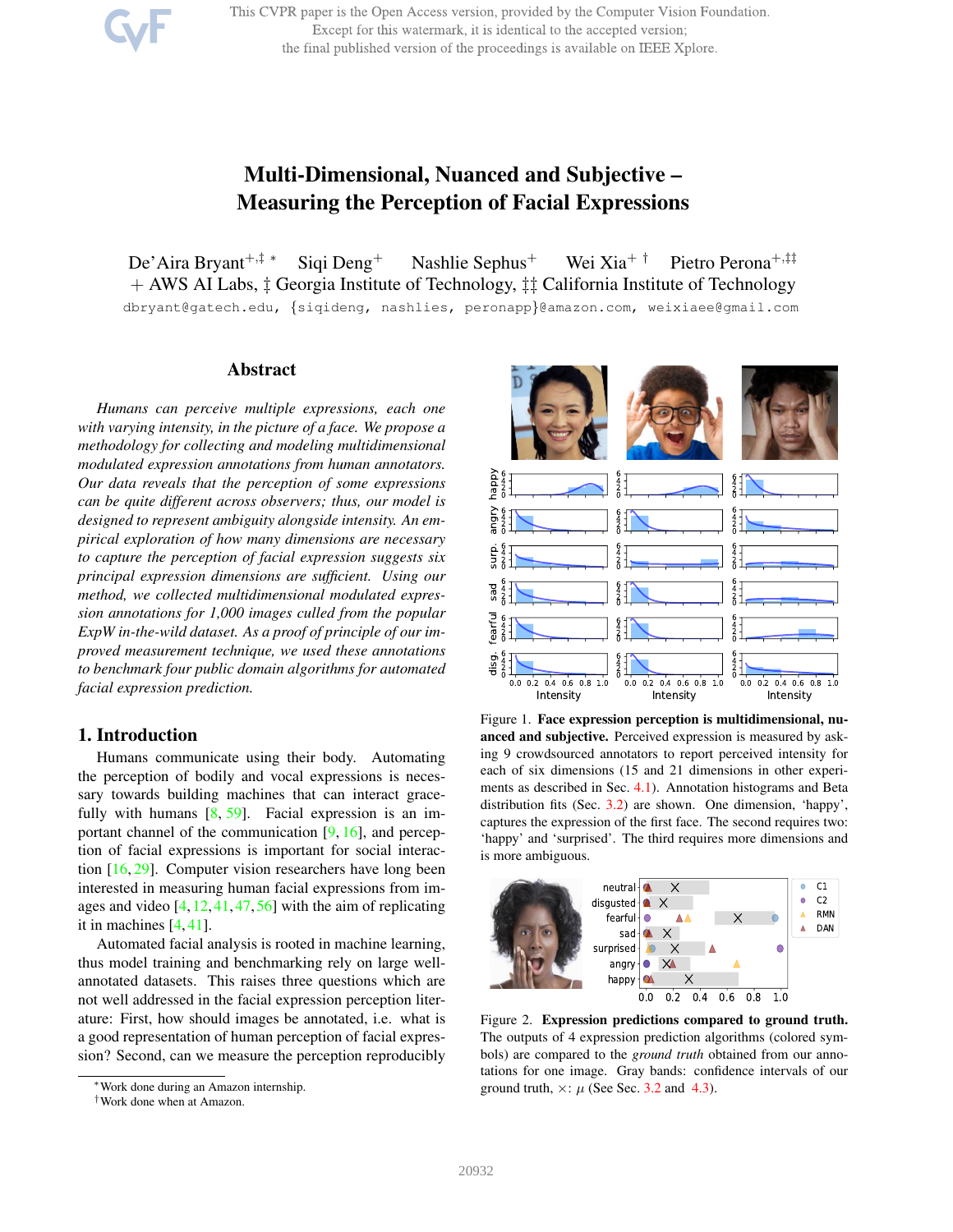

Figure 3. Evidence for intensity and compound expressions found in the arts. (Top) Expressions vary in intensity. (Bottom) Any pair of primary expressions may be combined to obtain a valid composite expression (Table 1, Sec. 2.1). (Adapted with permission from Scott McCloud's *Making Comics* [42], pages 84-85).

and, yet, efficiently? Third, what is the right metric to compare an algorithm's output with human ground truth?

To answer the first question we rely on insight from experimental psychology  $[15, 25, 31, 45]$ , which suggests that facial expressions are multidimensional and are perceived with different degrees of intensity (see Fig. 1). This constrasts with the common practice in computer vision where expressions are often annotated as a binary and/or a onehot code (Sec. 2). To answer the second question, we focus on crowdsourcing – we annotated 1,000 ethnically diverse in-the-wild faces from a public dataset  $[60]$ , where each was rated by 9 annotators for each of the 6 primary Ekman expressions [17], the corresponding 15 compound expressions [42, 49] and the combined set of 21 expressions. On this dataset we explore the consistency of annotations, as well as the number of dimensions that need to be annotated. Lastly, we propose a metric that compares human annotations, including their ambiguity, with algorithm prediction, and use our annotated dataset to benchmark four recent algorithms (Sec. 4.3).

Our main contributions are: 1. An efficient method for collecting and modeling reproducible, multi-dimensional, modulated facial expression annotations crowdsourced from humans. The novel modeling technique transforms annotations into probability distributions to express measures of expression intensity and ambiguity. 2. A benchmark for facial expression prediction algorithms consisting of annotations on 1,000 face images from a public in-thewild dataset, and a metric for algorithmic accuracy of expression prediction.

# 2. Related work

# 2.1. Expression and perception

The *mechanics and repertoire of facial expression* are fairly well understood. Ekman [15] postulated six primary dimensions (happy, angry, surprised, sad, fearful, disgusted), independent of culture and experience, and described the muscle actions that produce such primary expressions [17]. This point of view has, by and large, stood the test of time  $[31]$ . Artists have empirically observed that

| <b>Expression 1</b> | <b>Expression 2</b> | <b>Compound Hypothesis</b>     |  |  |  |  |
|---------------------|---------------------|--------------------------------|--|--|--|--|
| Angry               | Happy               | Cruel                          |  |  |  |  |
| Angry               | Surprised           | Outraged (P)                   |  |  |  |  |
| Angry               | Fearful             | Dreadful*                      |  |  |  |  |
| Angry               | Disgusted           | Contemptuous (P), Outraged (M) |  |  |  |  |
| Angry               | Sad                 | <b>Betrayed</b>                |  |  |  |  |
| Happy               | Surprised           | Amazed                         |  |  |  |  |
| Happy               | Fearful             | Desperate                      |  |  |  |  |
| Happy               | Disgusted           | Morbid (P)                     |  |  |  |  |
| Happy               | Sad                 | Hopeful                        |  |  |  |  |
| Surprised           | Fearful             | Spooked                        |  |  |  |  |
| Surprised           | Disgusted           | Disbelieving (P)               |  |  |  |  |
| Surprised           | Sad                 | Disappointed                   |  |  |  |  |
| Fearful             | Disgusted           | Horrified                      |  |  |  |  |
| Fearful             | Sad                 | Devastated                     |  |  |  |  |
| Disgusted           | Sad                 | Remorseful                     |  |  |  |  |

Table 1. The compound expressions hypothesis. All pairwise combinations of 6 primary expressions are considered. The names of the compound expressions were obtained from Scott McCloud's *Making Comics* [42] and Robert Plutchik's theory of expression [49]. McCloud nor Plutchik use multiple words to describe the compound of angry and fearful. We use 'Dreadful' here following prior work  $[33, 38]$ . An analysis of whether complex expressions may be suitably modeled as superposition of primary expressions can be found in Sec. 4.4. See also Sec. 2.1 and Fig. 4.

some expressions involve simultaneously more than one of the six primary dimensions  $[42]$ . Recent research has explored that intuition and characterized the corresponding facial actions [13].

The *perception of facial expressions* is also well studied, alongside the perception of other socially relevant attributes such as gender, age, and trustworthiness. Human annotators can make fast judgments [54], which may be used in important decisions [50]. Often, there is good agreement amongst annotators on their perception, although some annotators are believed to be more perceptive and reliable [25]. Whether and when the annotators' judgments correspond to meaningful and useful information is still debated [30]. Notably, Barrett et al. [2] questioned whether a person's internal emotional state may be inferred from facial expression, an assumption central to Ekman's earlier views on emotion and facial expression. Our method and data will help provide empirical evidence for the ongoing Barrett-Ekman debate.

### 2.2. Automating prediction of expression perception

Computer vision algorithms may be used to *measure facial expressions and predict the voluntary report that a regular person would make of their perception of the expression* upon looking at a face image. We use the shorthand "prediction of expression" and "expression classification", and the meaning should be clear by context.

Detecting and analyzing human faces was recognized as an important task from the inception of computer vision [28]. Since the early 1990s, computer vision researchers have been interested in automating the perception of facial expressions  $[4, 12, 41, 47, 56]$  and deep learning is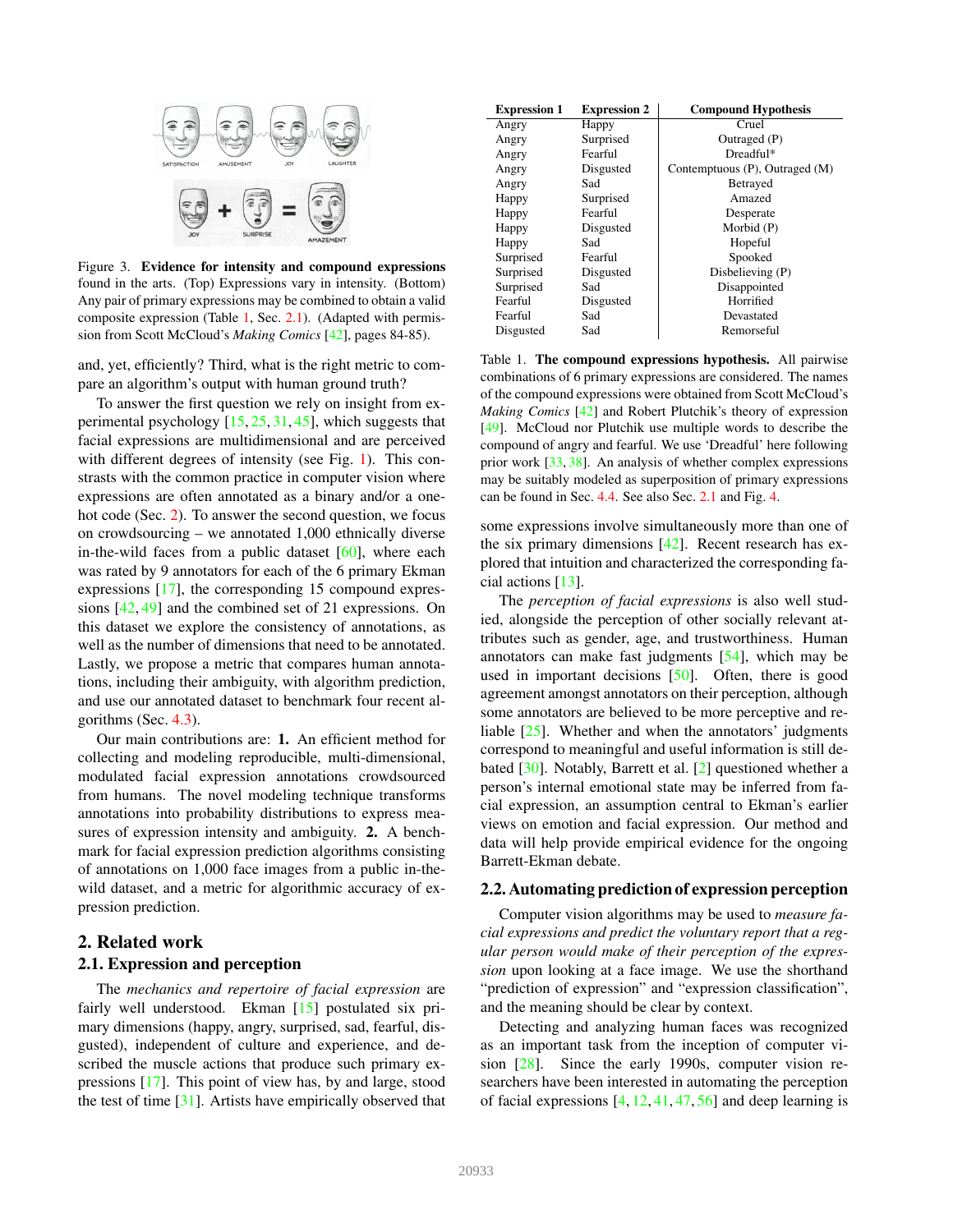

Figure 4. Predicting compound expressions from the primary six. We trained three regressors to predict compound expressions from those of primary ones. The first regressor (full model) utilizes all 6 primary expressions as features to predict each compound expression. The second (compound hyp.) uses 2 primary expressions to predict each compound expression, where the two expressions are taken from the compound expressions hypothesis (Table 1). The third model (best 2) uses the two primary expressions that best fit each compound expression. The  $\mu$  of the fitted beta distributions are also plotted (see Sec. 3.2). The gray confidence intervals are computed from the beta distribution and represent 66% confidence. Goodness-of-fit measurements comparing the different regressors are discussed in Sec. 4.4.

the prevalent approach of modern algorithms [1, 19, 34, 52, 55]. We make no direct contribution to algorithms. Rather, we focus on defining a minimal and sufficient representation for expression perception, methods for dataset annotation and methods for benchmarking algorithms.

## 2.3. Data annotation of perceived expression

Datasets for training and testing automatic models are annotated by human observers who classify the expressions they perceive. There are two popular approaches. The first measures *facial actions* [4, 17], i.e. the contraction of specific muscles, a demanding task even for experts. Once the facial actions are measured, one may infer the underlying expression. The second, which we adopt, aims at making use of the perception of regular people and thus focuses directly at naming facial expressions. The perception of many face attributes is empirically consistent across human annotators [24, 31], which justifies considering it as an intrinsic property of the image. However, a number of questions are left open in the literature.

First, crowd-sourcing, e.g. on Amazon Mechanical Turk (AMT), has been adapted in the domain, but the consistency of reports in such setting, has never been studied to the best of our knowledge. Goodfellow [21] discussed observations on human performance for expression classification but not for crowdsourced settings and not through formal experiments. Recent work [35] compared annotations from different annotators with the goal of consolidating scores, yet did not quantify the reliability of the annotation mechanism. Our work directly analyzes the reproducibility of crowdsourced annotations, and provides practical recommendations on how many expression dimensions and how many annotators are needed.

Second, it is not known whether all images are equally consistently interpreted, and whether some are ambiguous.

| Dataset                          | N Annotated | In the wild                | expressions*<br>Multi-Dim. | raw annotations<br>Modulated | Modulated aggre-<br>gated annotations |
|----------------------------------|-------------|----------------------------|----------------------------|------------------------------|---------------------------------------|
| AffectNet <sup>[44]</sup>        | 420K        | ✓                          | $\overline{7}$             | Х                            | X                                     |
| EmotioNet [18]                   | 50K         | ✓                          | $6+17^{\ddagger}$          | X                            | Х                                     |
| FERPlus <sup>[3]</sup>           | 36K         | ✓                          | 7                          | Х                            | Х                                     |
| iCV-MEFED <sup>[22]</sup>        | 31K         | Х                          | Х                          | Х                            | Х                                     |
| <b>RAF-DB</b> [36]               | 30K         | Х                          | $7 + 11$                   | Х                            | Х                                     |
| $\overline{\mathrm{ExpW}}$ [60]  | 8.3k        | $\overline{\mathcal{F}^+}$ | Х                          | Х                            | Х                                     |
| <b>RAF-ML</b> [35]               | 4.9k        | ✓                          | 6                          | XŤ                           | $\sqrt{11}$                           |
| <b>RADIATE</b> [7]               | 1.7k        | Х                          | Х                          | Х                            | Х                                     |
| <b>CAFE</b> [37]                 | 1.2k        | Х                          | X                          | Х                            | Х                                     |
| Our study                        | 1k          | ✓                          | $6 + 15$                   | ✓                            | ✓                                     |
| $\overline{\text{NimStim} [51]}$ | 0.7k        | Х                          | Х                          | Х                            | Х                                     |
| <b>BU-3DFE</b> [58]              | 0.6k        | Х                          | Х                          | ✓                            | Х                                     |
| Dawel, Amy, et al [10]           | 0.6k        | Х                          | X                          |                              | ✓                                     |
| NIMH-ChEFS [14]                  | 0.5k        | Х                          | $\overline{\textbf{x}}$    | ✓                            | $\overline{\textbf{x}}$               |
| Karolinska <sup>[20]</sup>       | 0.5k        | Х                          | Х                          | ✓                            | Х                                     |
| <b>DEFSS</b> [43]                | 404         | Х                          | Х                          | ✓                            | Х                                     |
| RaFD [32]                        | 216         | x                          | Х                          | ✓                            | $\overline{\textbf{x}}$               |
| JAFFE [39]                       | 213         | Х                          | $\overline{7}$             |                              | Х                                     |
| Chicago <sup>[40]</sup>          | 158         | X                          | X                          |                              | Х                                     |

Table 2. Synopsis of face image collections annotated for expression. (\*) Primary and compound expressions. (‡) EmotioNet annotated facial action units to generate expression categories.  $(+)$ ExpW faces are sourced from both movies and in-the-wild images. (†) RAF-ML asked each annotator to select one expression out of all categories, the rating is binary per category. (††) RAF-ML obtained modulated labels by combining binary annotations from a large number of annotators. (Sec. 2.3)

We address this question and find that, indeed, some face images are ambiguous, which motivates representing the ground truth as an interval, or a probability distribution, rather than a single label or value (Sec. 4.2).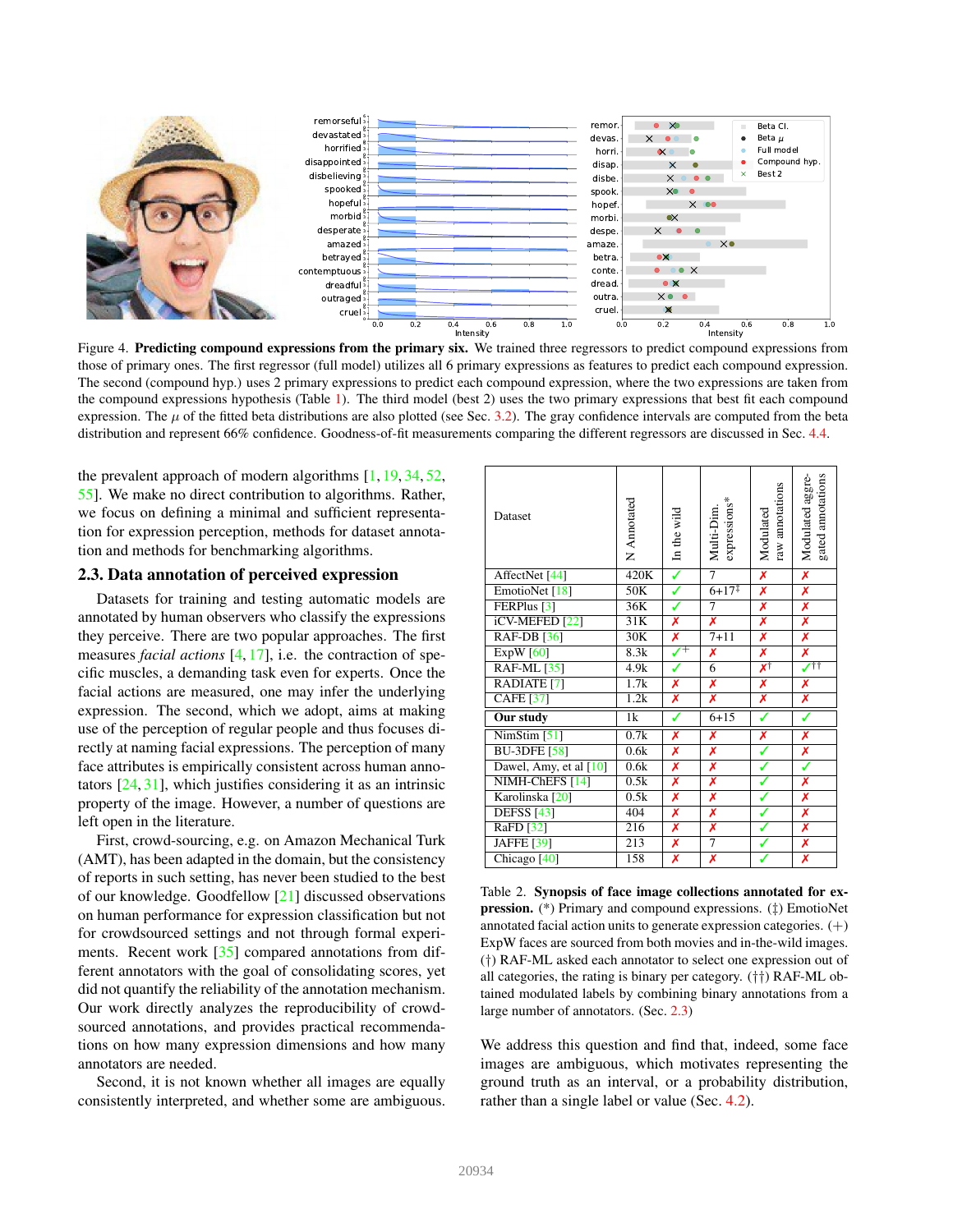Third, while it is well established in the psychology literature that facial expressions differ in intensity and multiple primary expressions (or compound expressions) can coexist  $[13, 42, 49]$ , none of the existing datasets that one may use for testing facial expression algorithms support both *multi-class encoding* and *modulated intensity of each expression class* (see Table 2). We propose here a *method for collecting annotations of multidimensional modulated expressions for each face image.* The method used to generate the RAF-ML dataset [35] produced multi-dimensional modulated annotations and is most similar to ours; however, they asked annotators to pick only one expression per face, while we allow annotators to pick an intensity rating for each expression per face. Furthermore, their method required 40 annotators per face while in our case we find that 5-6 annotators are needed (Sec 4.2), thus, our method is less expensive and more likely to capture subtle expression variations. Blank et al. [5] also introduced a novel method to estimate multi-dimensional intensity ratings from discrete one-hot annotations using co-occurrence matrices. However, it has not yet been shown that such approaches are an equivalent or sufficient representation of how a person would perceive multiple expressions in a face.

Fourth, while it has been suggested that compound expressions may be thought of as combinations of the six primary expressions  $[13, 42]$  (see Table 1), it has not yet been verified whether the perception of crowdsourced annotators satisfies this hypothesis, and thus whether one may simply annotate the six primary expressions, or whether both primary and compound (15 pairwise compounded expressions) need to be annotated (for a total of 21 expressions). This question is explored in Sec. 4.4.

### 2.4. Benchmarking perceived expression

Most previous methods for benchmarking facial expression algorithms are based on comparing the output of the algorithm to a one-hot encoding  $[1, 6, 19, 52, 55]$ . Recently, RAF-ML [35] proposed the direct usage of several common metrics for evaluating multi-dimensional measurements onto expression prediction. Along this direction, we further propose a new metric where not only modulated algorithmic predictions are compared with modulated ground truth annotations via a distance metric, but also the ground truth ambiguity is represented as a probability distribution and the algorithm's predictions are matched to such distribution using a cross-entropy metric.

## 3. Methods

## 3.1. Multidimensional modulated annotation

People may perceive one or more primary expressions at varying intensities when viewing a face. To adequately capture this phenomenon, we designed three graphic interfaces where the annotator may report how much or



Figure 5. Annotator interface for expression annotation. The interface shown here was used to annotate the perception of the expression of the six primary expression classes (see Sec. 3.1 and 4.1). Annotators must select one intensity (column) per dimension (row). A similar interface was used for annotating the 15 compound expressions (Table 1) and the set of 21 primary and compound expressions separately (see Supplementary).

how little they perceive each facial expression on a 5 point scale (Fig. 5). Throughout our annotation collection, we adapted three sets of multi-dimensional expression options in our interface: (1) *6 primary expressions* ('happy','angry','surprised','sad','fearful','disgusted'), (2) *15 compound expressions* ('cruel', 'outraged', 'dreadful', 'contemptuous', 'betrayed', 'amazed', 'desperate', 'morbid', 'hopeful', 'spooked', 'disbelieving', 'disappointed', 'horrified', 'devastated', and 'remorseful'), and (3) the set of 21 primary and compound expressions.

We took an online crowdsourcing approach to collect the human annotations because it is easily accessible, scalable, and cost-efficient. The custom interface was developed using Amazon SageMaker Ground Truth, which allows one to easily crowdsource the task.

The experimental details on curating the dataset are described in Sec. 4.1. To measure the reliability and efficiency of the online crowdsourcing approach, we then analyze the annotator efficiency and rating consistency in Sec. 4.2. A benchmark analysis on four public-domain algorithms is presented in Sec. 4.3, and an exploration of modeling compound expressions is introduced in Sec. 4.4.

## 3.2. Modeling annotations with Beta distributions

After multidimensional modulated annotations have been collected, they can be used to model the variability in human perception of a given expression. From the annotation interface (Fig. 5), we map the modulated intensity choices "Not at all", "Somewhat", ..., "Extremely" to numerical values  $0.1, 0.3, \ldots, 0.9$ . We denote the modulated annotator intensity rating with  $r_{(i,d,l)} \in$  $\{0.1, 0.3, 0.5, 0.7, 0.9\}$ , where  $i \in [1, 2, ..., N]$  indicates the image index ( $N = 1,000$ ),  $d \in [1, 2, ..., D]$  is the expression dimension ( $D = 6, 15$  or 21), and  $l \in [1, 2, ..., L]$  indicates the human label annotator index (typically  $L = 9$ ).

In order to model expression perception intensity (magnitude) and spread (uncertainty) of the annotators' perceptions, we fit a Beta distribution  $[26]$  (Sec. 4.1) for each set of annotators' ratings  $\mathbf{r}_{(i,d)} = \{r_{(i,d,1)}, r_{(i,d,2)}, ..., r_{(i,d,L)}\}$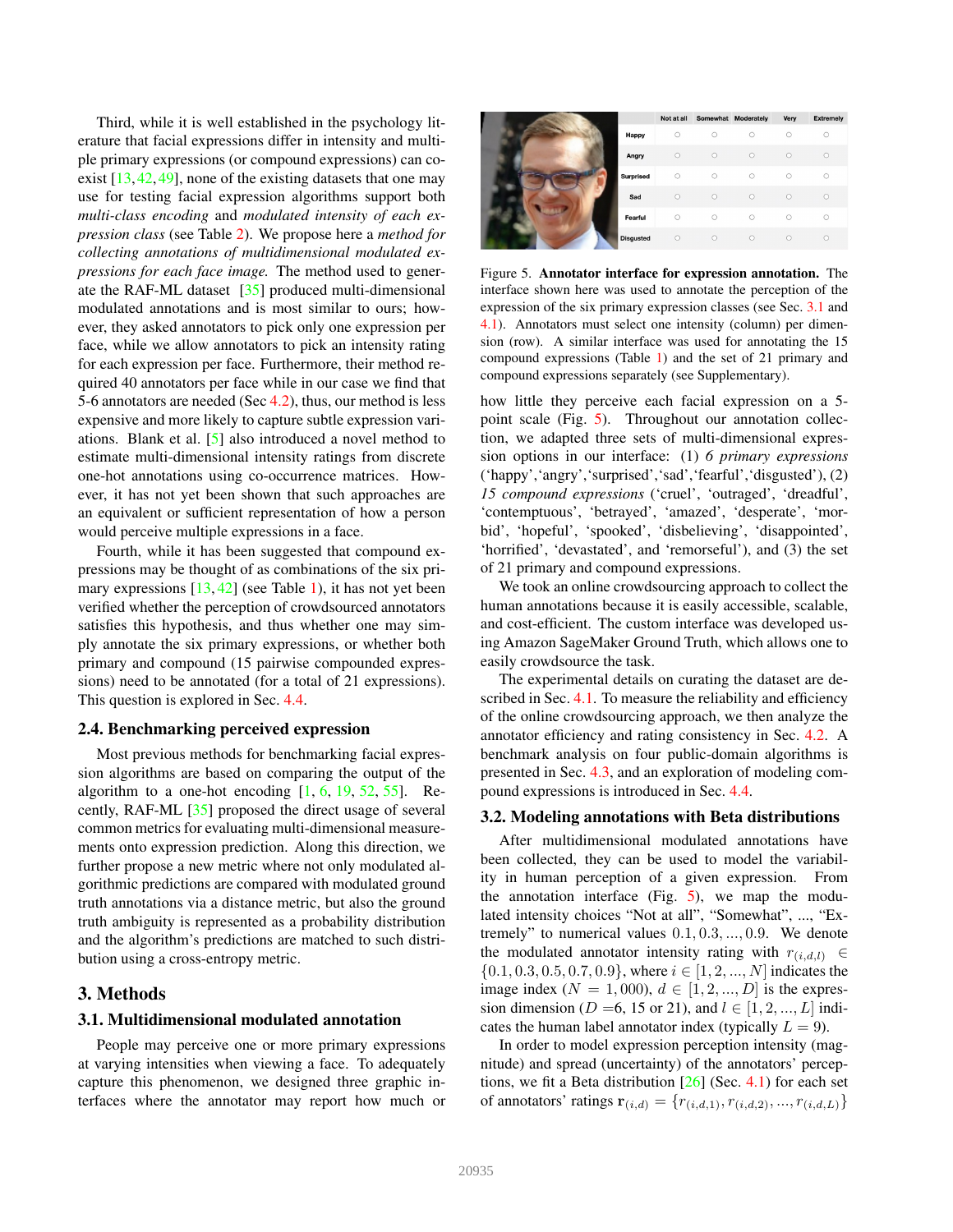for each expression dimension  $d$  of each face image  $i$ . We fit the ratings to the beta distribution  $g(r|\alpha_{(i,d)}, \beta_{(i,d)})$  using maximum likelihood estimation (MLE) [46] obtaining parameters  $\alpha_{(i,d)}$  and  $\beta_{(i,d)}$ . A small uniform regularization noise sampled from [−0.1, 0.1] is added to each rating before computing the MLE. Omitting the subscripts for simplicity, the two parameters  $\alpha$  and  $\beta$  control the shape of the curve, i.e. the position of the mode (or anti-mode) and the dispersion (or variance). The mean,  $\mu$ , of the distribution is defined as  $\mu = \frac{\alpha}{\alpha + \beta}$ . Confidence intervals visualize the range of 68.3% (median  $\pm \sigma$ ) of the distribution.

The ratings we collect from annotators are discrete values while the Beta distribution is continuous. Therefore, we approximate the definite integral of  $q(r|\alpha, \beta)$  following the principle of the trapezoidal rule [57] with the resolution of the partition being the same as the five-level rating. This approximation yields a discrete version of the Beta function which we denote as  $\overline{q}(r|\alpha, \beta)$  and use for calculation.

### 3.3. Annotation ambiguity and cross entropy

Annotators, based on their perception, may disagree on the intensity of each facial expression for the same face. We adapt a formulation of entropy to measure such intensity ambiguity amongst annotators. For each face image  $i$  per expression dimension d, we take a set of L ratings  $\mathbf{r}_{(i,d)} =$  ${r_{(i,d,1)}, r_{(i,d,2)}, \ldots, r_{(i,d,L)}}$ , and calculate the entropy S as

$$
S(\mathbf{r}_{(i,d)}) = \sum_{r=0.1}^{0.9} f(r, \mathbf{r}_{(i,d)}) * \log(f(r, \mathbf{r}_{(i,d)})) \quad (1)
$$

where  $f(r, \mathbf{r}_{(i,d)})$  indicates the frequency of rating value  $r \in$  $\{0.1, 0.3, 0.5, 0.7, 0.9\}$  in the set of L intensity ratings in  $\mathbf{r}_{(i,d)}$ . We apply the entropy to analyze the extent to which there is a consensus amongst the annotators and find the prevalent perception (Sec 4.2).

We introduce a cross entropy measure for comparison between a Beta distribution fitted from a set of ratings and another single intensity rating. If the latter comes from a human annotator, then we have  $r \in \{0.1, 0.3, 0.5, 0.7, 0.9\}$ ; if the latter comes from a model's prediction, we quantize it into the discrete values for fair cross-entropy calculation. To this point, we define the cross entropy between a discrete rating r and a Beta distribution given by  $\alpha$  and  $\beta$  as:

$$
H_{\beta}(r|\alpha, \beta) = -\log(\bar{g}(r|\alpha, \beta)), \tag{2}
$$

which we use in analysis and benchmarking (Sec. 4).

## 3.4. Algorithm benchmarking metrics

Multidimensional modulated annotations can be used to benchmark current expression perception algorithms. The model predicted facial expression intensity for image i along expression dimension d can be denoted as  $\hat{r}_{(i,d)} \in$  $(0, 1)$ . We calculate the cross-entropy  $H_d$  for an expression dimension d across all images using:



Figure 6. Annotator rating frequency. The distribution of annotations across all images per expression dimension (6 primary expressions). A given expression is most often not present on a given face.(Sec. 4.2)



Figure 7. Quantity of annotations by annotator. The number of images rated by unique annotators. The x-axis is number of annotated images presented in a  $log_{10}$  scale. (Sec. 4.2)

$$
H_d = \frac{1}{N} \sum_{i=1}^{N} H_{\beta}(\hat{r}_{(i,d)} | \alpha, \beta), \tag{3}
$$

where  $H_\beta(r|\alpha, \beta)$  is defined in Eq. 2. We also introduce  $M_d$ , a measure of absolute distance between the Beta distribution and the rating, for each expression dimension  $d$  as:

$$
M_d = \frac{1}{N} \sum_{i=1}^{N} |\mu_{(i,d)} - \hat{r}_{(i,d)}|,
$$
 (4)

where  $\mu_{(i,d)}$  is the distribution mean for image i along dimension d.

## 4. Experiments and analysis

The following subsections introduce the experimental design used to validate multidimensional modulated annotations (Sec. 4.1), assess annotator behavior during the task (Sec. 4.2), demonstrate their potential for use to benchmark expression perception algorithms (Sec. 4.3) and test the compound expression hypothesis (Sec. 4.4).

#### 4.1. Experimental details

Image selection for benchmark annotation. 1,000 unique images were curated from the pre-existing Expression in-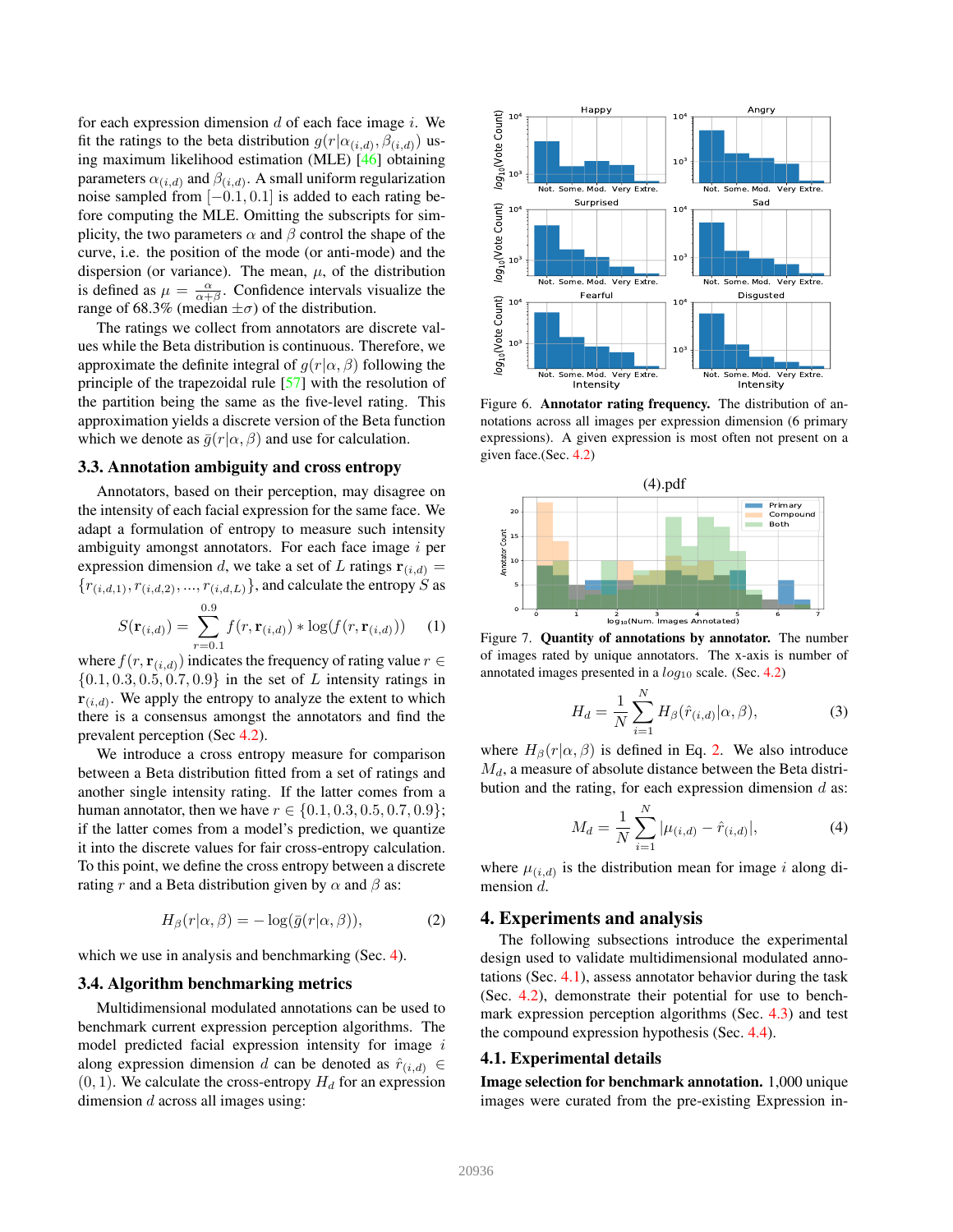

Figure 8. Annotator agreement. The frequency of entropy values ( $S$  as defined in Eq. 1, Sec. 3.3) across all images and expressions annotated during the primary expression experiment. Lower entropy scores signify greater agreement between annotators. (Sec. 4.2)

the-Wild ( $ExpW$ ) dataset  $[60]$ . We first excluded images that contained non-human faces, a watermark corrupting the face area, and images with low resolution. To diversify the range of individuals in the set, we then filtered the data using ethnic and nationality keywords found in the original ExpW query metadata (i.e., African, American, Asian, European, etc.), leaving 42,790 images. We obtained face bounding boxes from the images and sampled faces by given ExpW expression labels to ensure a variety of facial expressions. Finally, 1,000 ethnically-diverse cropped face images above 40KB and of high image quality [11] were selected for inclusion.

Annotation collection. We designed a custom Amazon SageMaker GroundTruth graphic interface (Fig. 5) to collect annotator data in three experiments. First, participants were recruited to rate face images by the 6 primary expressions and paid at a rate of \$0.072 per completed image. In the second experiment, participants rated images by the 15 compound expressions and were paid \$0.24 per image. In the final experiment, participants rated images by the set of 21 expressions and were paid \$0.24 per image. The median time taken to annotate 6, 15, and 21 expressions was 25, 56, and 62 seconds respectively, yielding an average pay rate of \$13.23 per hour. Each image was annotated by 9 unique AMT participants per experiment, resulting in approximately 27,000 annotations and 358.3 hours of work.

Beta distribution fitting. Annotator intensity ratings were used to estimate shape parameters,  $\alpha$  and  $\beta$ , of a Beta distribution per expression per face (Sec. 3.2).



Figure 9. Annotator agreement is image-specific. Sample images with varying levels of annotator agreement (measured with entropy  $S$ ; see Eq. 1, Sec. 3.3 and Fig. 8). The density of the raw ratings are shown with the beta fit for each expression dimension. (Sec. 4.2)

#### 4.2. Annotator behavior and consistency

We begin our analysis of the experimental results by examining annotator behavior. The annotation process was reasonably quick. As expected annotators took more time to simultaneously annotate more expression dimensions (median time per image 25 seconds for the primary (6), 56 seconds for compound (15), 62 seconds for the set of both (21)). Annotators were also less willing to rate images along more dimensions. As seen in figure 7, more annotators gave up after annotating a few images for the compound and 21 expressions tasks, which we take as an indication that such tasks are more demanding.

Next, we considered how often and how intensely each expression is labeled in the dataset. Fig. 6 shows a histogram of how often each intensity rating was used across all images and annotators during the primary expressions annotation task. We then explored how many face images were perceived to exude multiple expressions by calculating the total number of expression dimensions where the median intensity rating meets (equal or larger) a threshold  $\tau = 0.5$  (i.e., a majority of annotators indicate that an expression can be perceived at least moderately).

On images rated solely along the six primary expressions we find that 28.7% of images do not satisfy this condition for any expression, 58.5% meets the threshold for one expression, 10.1% for two expressions, 2.3% for three, 0.4% for four, and none with more than four expressions having a median intensity rating  $\geq 0.5$  for a given face. Thus, we find that single primary expressions are prevalent, and that compound expressions are mostly the superposition of *two* primary expressions and not more.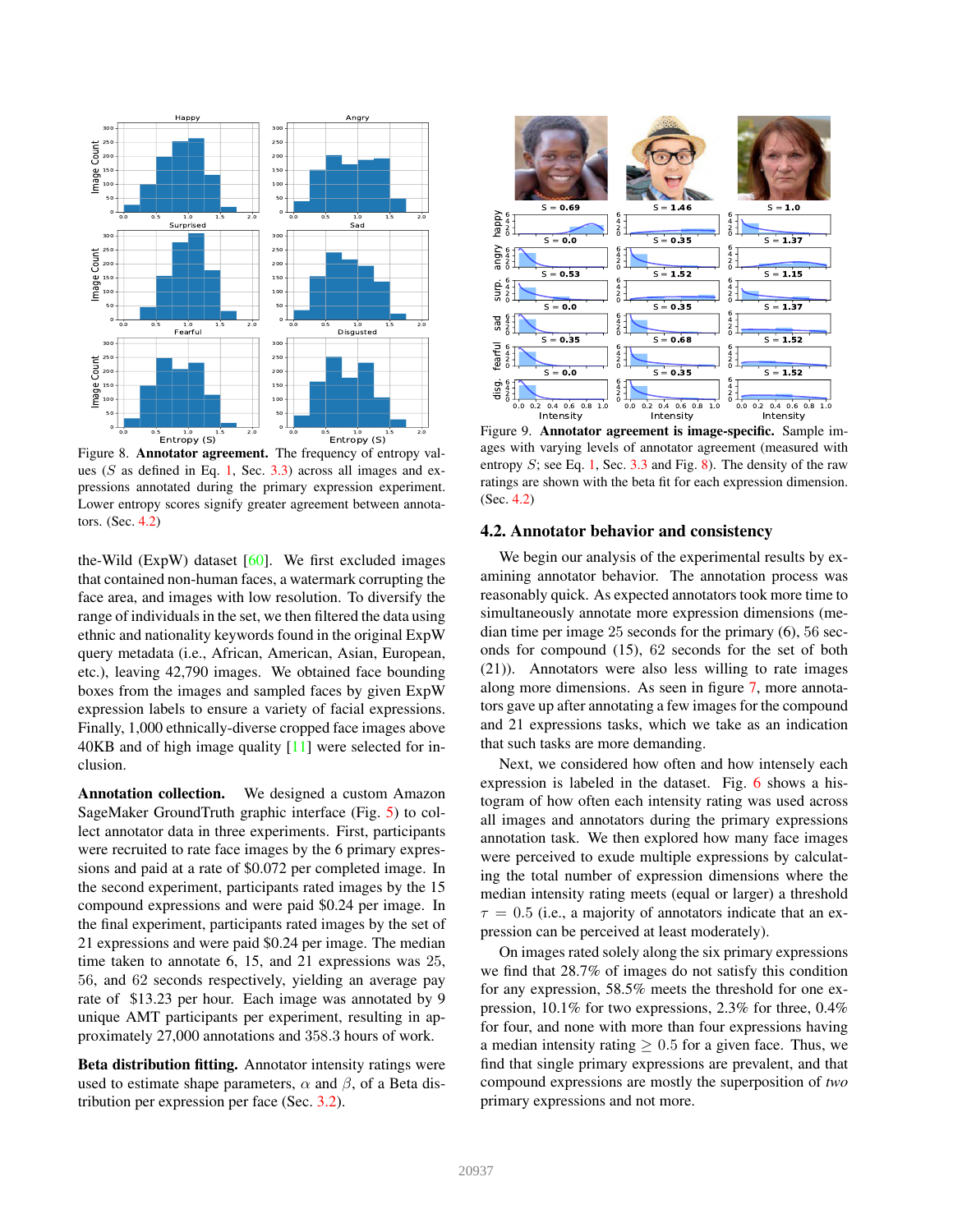| <b>Ratings used to Fit Beta Distribution</b> |  |  |  |  |  |
|----------------------------------------------|--|--|--|--|--|
|----------------------------------------------|--|--|--|--|--|

| angry     | 1.69 | 1.78 | 1.93 | 2.21 | 2.81 | 4.42 | 10.24 |
|-----------|------|------|------|------|------|------|-------|
| disgusted | 2.03 | 2.18 | 2.44 | 2.92 | 3.84 | 5.88 | 11.78 |
| fearful   | 1.79 | 1.92 | 2.14 | 2.52 | 3.29 | 5.11 | 10.85 |
| happy     | 1.62 | 1.71 | 1.85 | 2.12 | 2.73 | 4.46 | 10.60 |
| sad       | 1.80 | 1.93 | 2.12 | 2.48 | 3.22 | 4.97 | 10.83 |
| surprised | 1.79 | 1.89 | 2.06 | 2.40 | 3.16 | 5.18 | 12.24 |

Table 3. How many annotators are needed for reproducible measurements? Beta distributions are fit to the data using all possible combinations of  $c = 2, 3, \ldots$ , L-1 annotator ratings (Sec. 4.2). Cross-entropy,  $H_\beta$  (Eq. 2, Sec. 3.3), was computed from the leftout annotations. The mean cross-entropy values across all images are shown by expression and the number of annotations used to fit each distribution. Cross-entropy saturates around 5-6 ratings, indicating six annotators are sufficient to collect reproducible ratings.

Our annotation approach lets us examine not only the prevalence of expressions, but also the variability amongst annotations. We find that some expressions yield nearperfect annotator agreement while others receive intensity annotations across the entire scale, indicating that the expression is ambiguous. We modeled this by calculating the entropy S defined in Eq. 1, for each intensity distribution along each expression dimension. Fig. 9 illustrates three sample images with relatively low, medium, and high entropy scores. The histogram of entropy scores across all images annotated for the primary expressions is shown in Fig. 8. Annotators agreed most in their ratings of 'disgusted' (mean=0.82, std=0.37) and agreed least on 'surprised' (mean=0.99, std=0.28).

Since perceived expressions can be subjective and ambiguous, it can be hypothesized that multiple annotators are needed to generate reproducible expression distributions for a face image. To explore this, we conducted an analysis to determine how many annotators are needed to fit expression distributions that effectively model human perception. We calculated the cross-entropy,  $H_\beta$  using Eq. 2, between the beta fit and the left out annotator intensity ratings when using all combinations of  $c = 2, 3, \dots, L$ -1 ratings where L=9. Table 3 shows the mean  $H_\beta$  values across all combinations of annotator ratings per expression dimension for each image. Entropy values generally decrease as more ratings are used to fit the beta, converging around 5 or 6 ratings for most expressions. The "happy" and "angry" dimensions have comparatively low entropy values whereas "disgusted" has comparatively large entropy values, even when using 8 intensity ratings to fit the beta. Some expression dimensions, where more perception variance exists, may need more annotators when crowdsourcing to generate a stable distribution.

#### 4.3. Benchmarking algorithms

Multidimensional modulated annotator ratings can help us better model the human perception of expression and assess the performance of automated systems. Many modern expression perception algorithms output confidence scores

for the 6 primary expressions. Cross entropy  $(H_d)$  and absolute distance  $(M_d)$  described in Sec. 3.4 can be used to directly compare algorithmic scores with human perception. We applied our benchmark dataset and method to the evaluation of 4 state-of-the-art expression detection algorithms, including two commercial algorithms  $(C1', 'C2')$  and 2 open source academic algorithms (RMN [48], DAN [53]). Each algorithm takes a face image as input and produces an expression vector as output that included at least the 6 primary expressions of interest. We directly compare the algorithmic output with the mean,  $\mu$ , of the beta distribution. We evaluate the performance of the algorithms using  $H_d$ and  $M_d$  between  $\mu$  and the algorithm's predicted value. Our cross-entropy metric specifically accounts for the spread of annotator ratings across the 5 bins.

We also generate annotator ground truth for an additional expression dimension  $(d = D + 1)$ , "neutral". With the rationale that "neutral" could be interpreted as the opposite of any of the non-neutral facial expressions, we formulate a "neutral" raw ratings, per annotator  $l$ , per image  $i$ , denoted as  $v_{D+1} = 4 - (max([v_1, v_2, ..., v_D]))$ , then compute the normalized intensity rating  $r_{D+1}$ .

Benchmark results can be found in Fig. 10, where DAN shows the best performance at predicting intensity for primary expressions in terms of absolute distance and crossentropy metric, followed by C1. We show in Fig. 2 a sample image and the primary expression predictions of the 4 selected algorithms. To compare our metrics with traditional metrics used to benchmark expression detection algorithms, we calculated classification accuracy and F-score using the original one-hot ExpW labels on the 1,000 subset. Results for each algorithm are shown in Table 4 where DAN appear to be the best across half the expressions and metrics. Thus, our evaluation method gives a sharper endorsement to the DAN algorithm.

#### 4.4. Testing the compound expression hypothesis

Are six primary dimensions sufficient to completely characterize a facial expression [17] (Sec. 2)? More stringently: are many/most/all expressions well represented as the compounds of one-two primary expressions  $[13, 42]$ ? Thanks to our 1,000 annotated face images, where we collected perceptions limiting annotators to, respectively, the 6 primary, the corresponding 15 two-way compound, and the 21=6+15 expressions dimensions, we are now in a position to start exploring these questions.

To this end, we constructed three algorithms to *infer compound expressions from primary ones*. The first is a linear model taking into account *all* primary expressions. The second is a set of 15 linear models, each one of which combines the two normative compound expressions (Table 1). The third is a set of 15 linear models where we selected the two most informative primary expressions for each compound expression. See Fig. 4 for an example.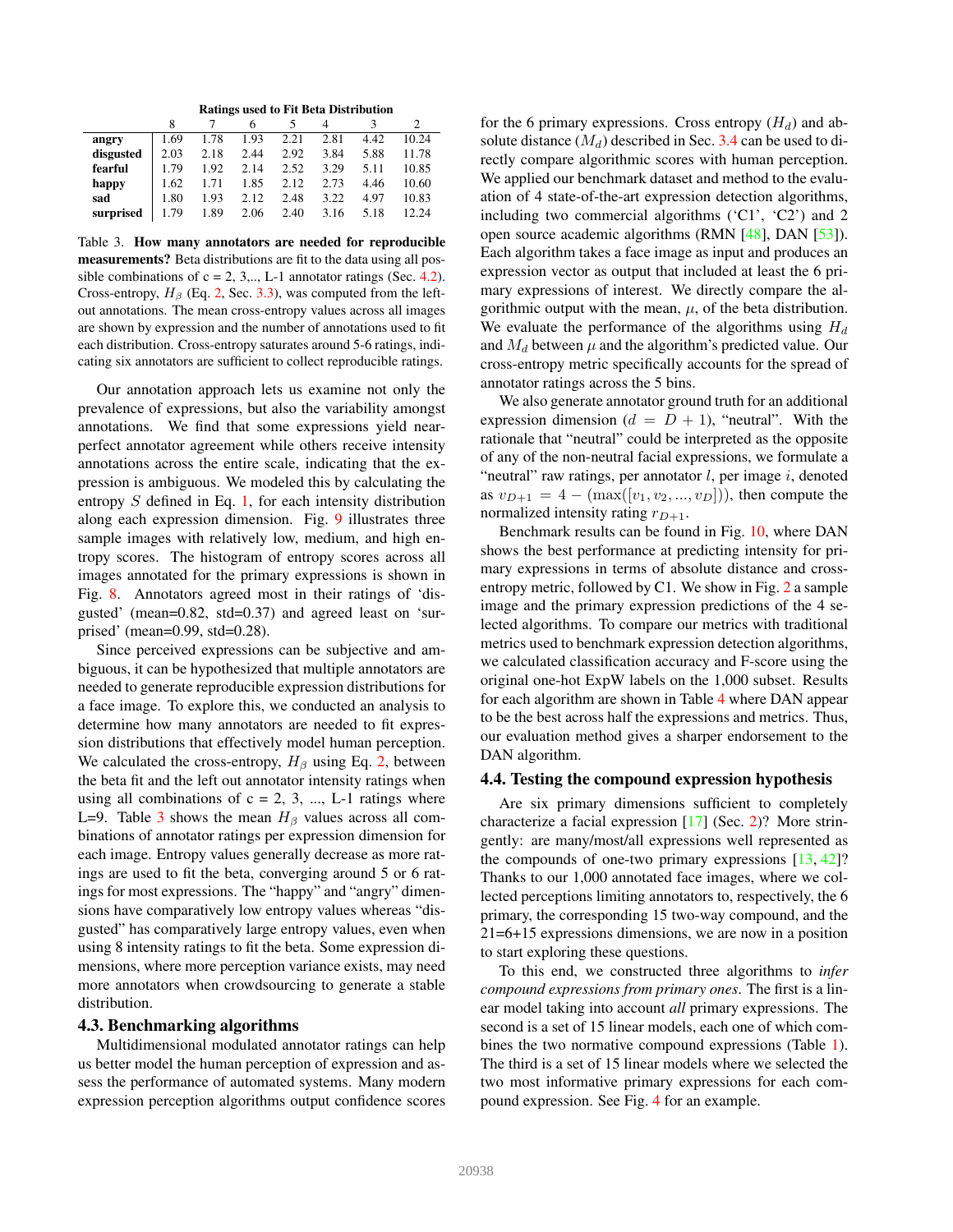

Figure 10. Expression prediction benchmark. Four state-of-theart automated expression prediction algorithms were benchmarked using two metrics: cross entropy  $(H_d)$  and absolute distance  $(M_d)$ as defined in Sec. 3.4. The box plots show the median (horizontal line), 66% confidence intervals (colored boxes) and 95% confidence intervals (whiskers) (see Sec. 4.3).

|           | C1   |      | C <sub>2</sub> |      | <b>RMN</b> |      | DAN     |      |
|-----------|------|------|----------------|------|------------|------|---------|------|
|           | F1   | Acc. | $F_{1}$        | Acc. | $_{F_1}$   | Acc. | $F_{1}$ | Acc. |
| neutral   | 0.61 | 0.75 | 0.60           | 0.85 | 0.48       | 0.40 | 0.49    | 0.38 |
| happy     | 0.79 | 0.80 | 0.78           | 0.86 | 0.77       | 0.76 | 0.80    | 0.80 |
| angry     | 0.41 | 0.51 | 0.43           | 0.46 | 0.24       | 0.64 | 0.31    | 0.68 |
| surprised | 0.49 | 0.38 | 0.41           | 0.32 | 0.38       | 0.40 | 0.43    | 0.46 |
| sad       | 0.38 | 0.28 | 0.35           | 0.28 | 0.42       | 0.32 | 0.49    | 0.40 |
| fearful   |      | ٠    |                | ۰    |            | ۰    |         |      |
| disgusted | 0.00 | 0.00 | 0.00           | 0.00 | 0.07       | 0.05 | 0.15    | 0.14 |

Table 4. Comparing traditional benchmark metrics. We compare the results of 4 algorithms on original ExpW ground truth [60] using standard multi-class classification metrics: accuracy and Fscore (Sec. 4.3). The highest score per metric per expression dimension is highlighted. Both Accuracy and F-score are to be maximized.<sup>1</sup>

We conducted a 10-fold cross-validation experiment where we fit the models using 90% of images and predicted the  $\mu$  (see Sec 3.3). Each time, we measured the Mean Absolute Error (MAE) between the prediction and the actual value (we express MAE as percent of the  $[0, 1]$ dynamic range). We found MAE=6.2% for the full model, and MAE=7.5% and 7.8% respectively for the two models utilizing only two dimensions. These findings suggest that compound expressions may be predicted accurately using the six primary dimensions, with a small amount of information lost in the process. Further analysis is needed to better characterize this small effect.

# 5. Conclusion and discussion

We proposed a novel method to collect and model multidimensional modulated facial expression annotations. The method improves upon previous work because it does not rely on expert annotators, multiple expressions are simultaneously annotated (up to 21) with their perceived level of intensity, and expression ambiguity can be measured. Using our method, we annotated a diverse set of 1,000 in-thewild face images. We were then able to benchmark two commercial and two academic expression prediction algorithms using two different metrics and found the DAN [53] algorithm to be the best overall. Our metrics refine our understanding of algorithm performance by considering the underlying distribution of human expression perception.

Additional findings emerge from our study. First, 5-6 crowdsourced annotators are sufficient for achieving reproducible measurements. Second, while the expression of most in-the-wild face images is well characterized by one of Ekman's six primary dimensions, some faces require two dimensions to be characterized. Third, annotator perceptions are best measured using a modulated, rather than binary, scale. Fourth, annotators will agree on the perception of most faces; however, for a number of expressions perception is ambiguous, with annotations spreading over many intensities. Any method that benchmarks expression prediction algorithms has to take such ambiguities into account. Fifth, while we find that reducing expression annotation to six primary dimensions is quite effective, we observe that a small amount of information is lost in the process – understanding how this happens will require further investigation.

Future directions of research in this area include further exploring algorithmic techniques that allow models to learn from both clear and ambiguous facial expressions. Another interesting question is exploring individual annotator behavior, e.g. understanding whether annotators of different age, gender, and ethnicity may perceive facial expressions differently in a systematic way and whether some annotators may have richer perception than others.

Ethics discussion. Measuring human perception of facial expression from images helps build better benchmarks for automating the perception of facial expression in machines. This, in turn, will enable engineers to build machines that can better interact with human users, thus enabling machines to address a wider range of human needs. Alongside the obvious benefits, this technology presents risks, including change in the patterns of human social interaction, control of privacy, the potential for racial bias, and potentially unforeseen economic impact due to rapid technological change [23, 27].

Acknowledgements: We are grateful to Aleix Martinez, Umit Keles, Ralph Adolphs, Stefano Soatto, Ayanna Howard, and Wei Li for guidance in reading the relevant cross-disciplinary literature and providing insightful comments on the manuscript.

<sup>&</sup>lt;sup>1</sup>The inclusion criteria for image selection (Sec.  $4.1$ ) yielded too few samples of "Fear", an expression underrepresented in the original EXPW labels ( $\approx$ 1% of dataset). Yet, the distribution of "Fear" annotations we obtained closely resembles that of other expressions (see Fig. 6), thus highlighting the information gain of using multidimensional modulated annotations.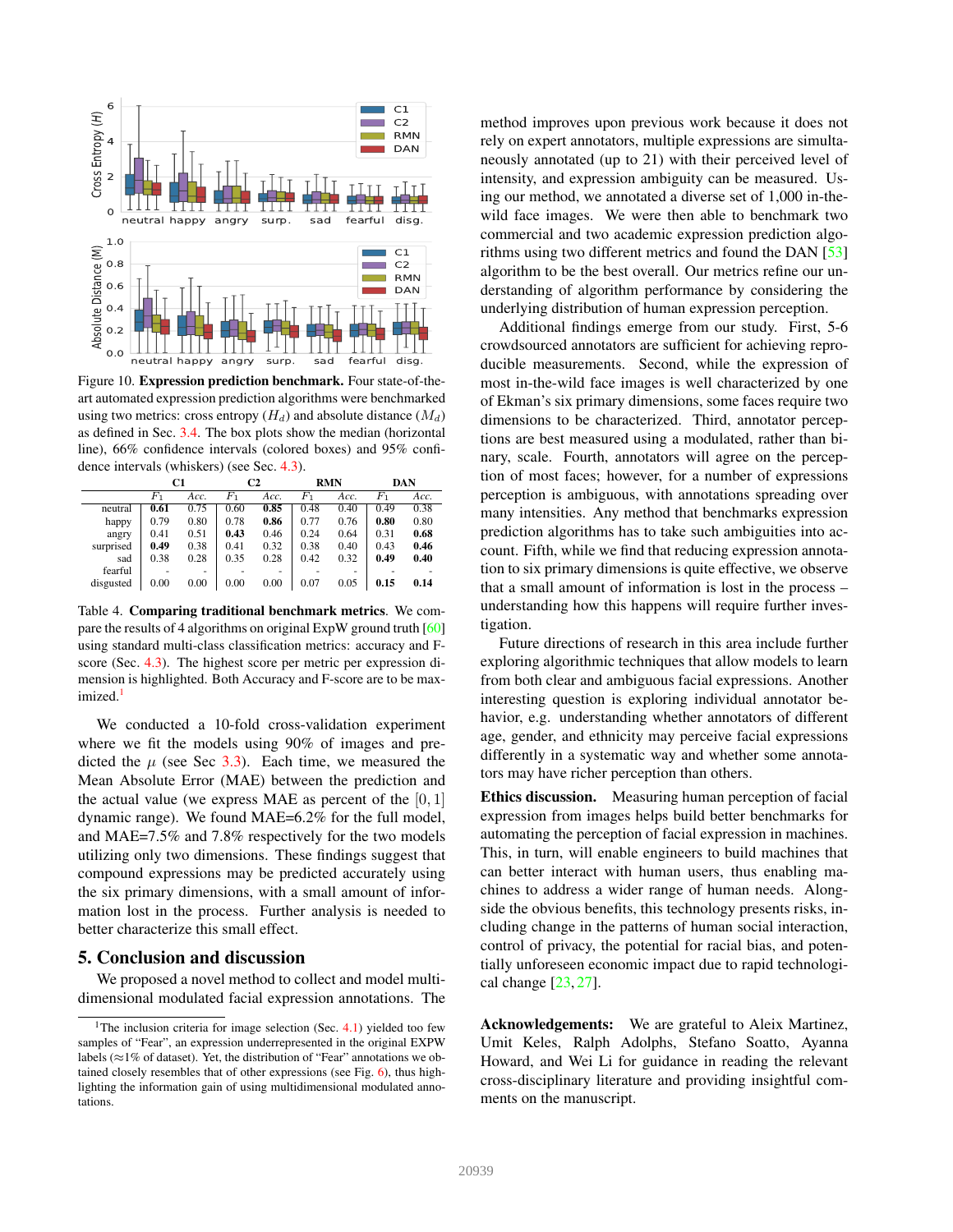# References

- [1] D. Acharya, Z. Huang, D. Pani Paudel, and L. Van Gool. Covariance pooling for facial expression recognition. In *Proceedings of the IEEE Conference on Computer Vision and Pattern Recognition Workshops*, pages 367–374, 2018. 2, 4
- [2] L. F. Barrett, R. Adolphs, S. Marsella, A. M. Martinez, and S. D. Pollak. Emotional expressions reconsidered: Challenges to inferring emotion from human facial movements. *Psychological science in the public interest*, 20(1):1–68, 2019. 2
- [3] E. Barsoum, C. Zhang, C. C. Ferrer, and Z. Zhang. Training deep networks for facial expression recognition with crowdsourced label distribution. In *Proceedings of the 18th ACM International Conference on Multimodal Interaction*, pages 279–283, 2016. 3
- [4] M. S. Bartlett, J. C. Hager, P. Ekman, and T. J. Sejnowski. Measuring facial expressions by computer image analysis. *Psychophysiology*, 36(2):253–263, 1999. 1, 2, 3
- [5] C. Blank, S. Zaman, A. Wesley, P. Tsiamyrtzis, D. R. Da Cunha Silva, R. Gutierrez-Osuna, G. Mark, and I. Pavlidis. *Emotional Footprints of Email Interruptions*, page 1–12. Association for Computing Machinery, New York, NY, USA, 2020. 4
- [6] D. Bryant and A. Howard. A comparative analysis of emotion-detecting ai systems with respect to algorithm performance and dataset diversity. In *Proceedings of the 2019 AAAI/ACM Conference on AI, Ethics, and Society*, AIES '19, page 377–382, New York, NY, USA, 2019. Association for Computing Machinery. 4
- [7] M. I. Conley, D. V. Dellarco, E. Rubien-Thomas, A. O. Cohen, A. Cervera, N. Tottenham, and B. Casey. The racially diverse affective expression (radiate) face stimulus set. *Psychiatry research*, 270:1059–1067, 2018. 3
- [8] R. Cowie, E. Douglas-Cowie, N. Tsapatsoulis, G. Votsis, S. Kollias, W. Fellenz, and J. G. Taylor. Emotion recognition in human-computer interaction. *IEEE Signal processing magazine*, 18(1):32–80, 2001. 1
- [9] C. Darwin. *The expression of the emotions in man and animals*. University of Chicago press, 2015. 1
- [10] A. Dawel, L. Wright, J. Irons, R. Dumbleton, R. Palermo, R. O'Kearney, and E. McKone. Perceived emotion genuineness: normative ratings for popular facial expression stimuli and the development of perceived-as-genuine and perceivedas-fake sets. *Behavior research methods*, 49(4):1539–1562, 2017. 3
- [11] S. Deng, Y. Xiong, M. Wang, W. Xia, and S. Soatto. Harnessing unrecognizable faces for improving face recognition. *arXiv preprint arXiv:2106.04112*, 2021. 6
- [12] G. Donato, M. S. Bartlett, J. C. Hager, P. Ekman, and T. J. Sejnowski. Classifying facial actions. *IEEE Transactions on pattern analysis and machine intelligence*, 21(10):974–989, 1999. 1, 2
- [13] S. Du, Y. Tao, and A. M. Martinez. Compound facial expressions of emotion. *Proceedings of the National Academy of Sciences*, 111(15):E1454–E1462, 2014. 2, 4, 8
- [14] H. L. Egger, D. S. Pine, E. Nelson, E. Leibenluft, M. Ernst, K. E. Towbin, and A. Angold. The nimh child emotional

faces picture set (nimh-chefs): a new set of children's facial emotion stimuli. *International journal of methods in psychiatric research*, 20(3):145–156, 2011. 3

- [15] P. Ekman. An argument for basic emotions. *Cognition & emotion*, 6(3-4):169–200, 1992. 2
- [16] P. Ekman. Facial expression and emotion. *American psychologist*, 48(4):384, 1993. 1
- [17] P. Ekman and E. L. Rosenberg. *What the face reveals: Basic and applied studies of spontaneous expression using the Facial Action Coding System (FACS)*. Oxford University Press, USA, 1997. 2, 3, 8
- [18] C. Fabian Benitez-Quiroz, R. Srinivasan, and A. M. Martinez. Emotionet: An accurate, real-time algorithm for the automatic annotation of a million facial expressions in the wild. In *Proceedings of the IEEE conference on computer vision and pattern recognition*, pages 5562–5570, 2016. 3
- [19] A. H. Farzaneh and X. Qi. Facial expression recognition in the wild via deep attentive center loss. In *Proceedings of the IEEE/CVF Winter Conference on Applications of Computer Vision*, pages 2402–2411, 2021. 2, 4
- [20] E. Goeleven, R. De Raedt, L. Leyman, and B. Verschuere. The karolinska directed emotional faces: a validation study. *Cognition and emotion*, 22(6):1094–1118, 2008. 3
- [21] I. J. Goodfellow, D. Erhan, P. L. Carrier, A. Courville, M. Mirza, B. Hamner, W. Cukierski, Y. Tang, D. Thaler, D.- H. Lee, et al. Challenges in representation learning: A report on three machine learning contests. In *International conference on neural information processing*, pages 117–124. Springer, 2013. 3
- [22] J. Guo, Z. Lei, J. Wan, E. Avots, N. Hajarolasvadi, B. Knyazev, A. Kuharenko, J. C. S. J. Junior, X. Baró, H. Demirel, et al. Dominant and complementary emotion recognition from still images of faces. *IEEE Access*, 6:26391–26403, 2018. 3
- [23] Y. N. Harari. *21 Lessons for the 21st Century*. Random House, 2018. 8
- [24] N. Hirschberg, L. E. Jones, and M. Haggerty. What's in a face: Individual differences in face perception. *Journal of Research in Personality*, 12(4):488–499, 1978. 3
- [25] H. Hoffmann, H. Kessler, T. Eppel, S. Rukavina, and H. C. Traue. Expression intensity, gender and facial emotion recognition: Women recognize only subtle facial emotions better than men. *Acta psychologica*, 135(3):278–283, 2010. 2
- [26] N. L. Johnson, S. Kotz, and N. Balakrishnan. *Continuous univariate distributions, volume 2*, volume 289. John wiley & sons, 1995. 4
- [27] S. Jonze. Her (film). *Annapurna Pictures*, 2013. 8
- [28] T. Kanade et al. *Computer recognition of human faces*, volume 47. Birkhäuser Basel, 1977. 2
- [29] U. Keles, C. Lin, and R. Adolphs. A cautionary note on predicting social judgments from faces with deep neural networks, Jan 2021. 1
- [30] U. Keles, C. Lin, and R. Adolphs. A cautionary note on predicting social judgments from faces with deep neural networks. *Affective Science*, pages 1–17, 2021. 2